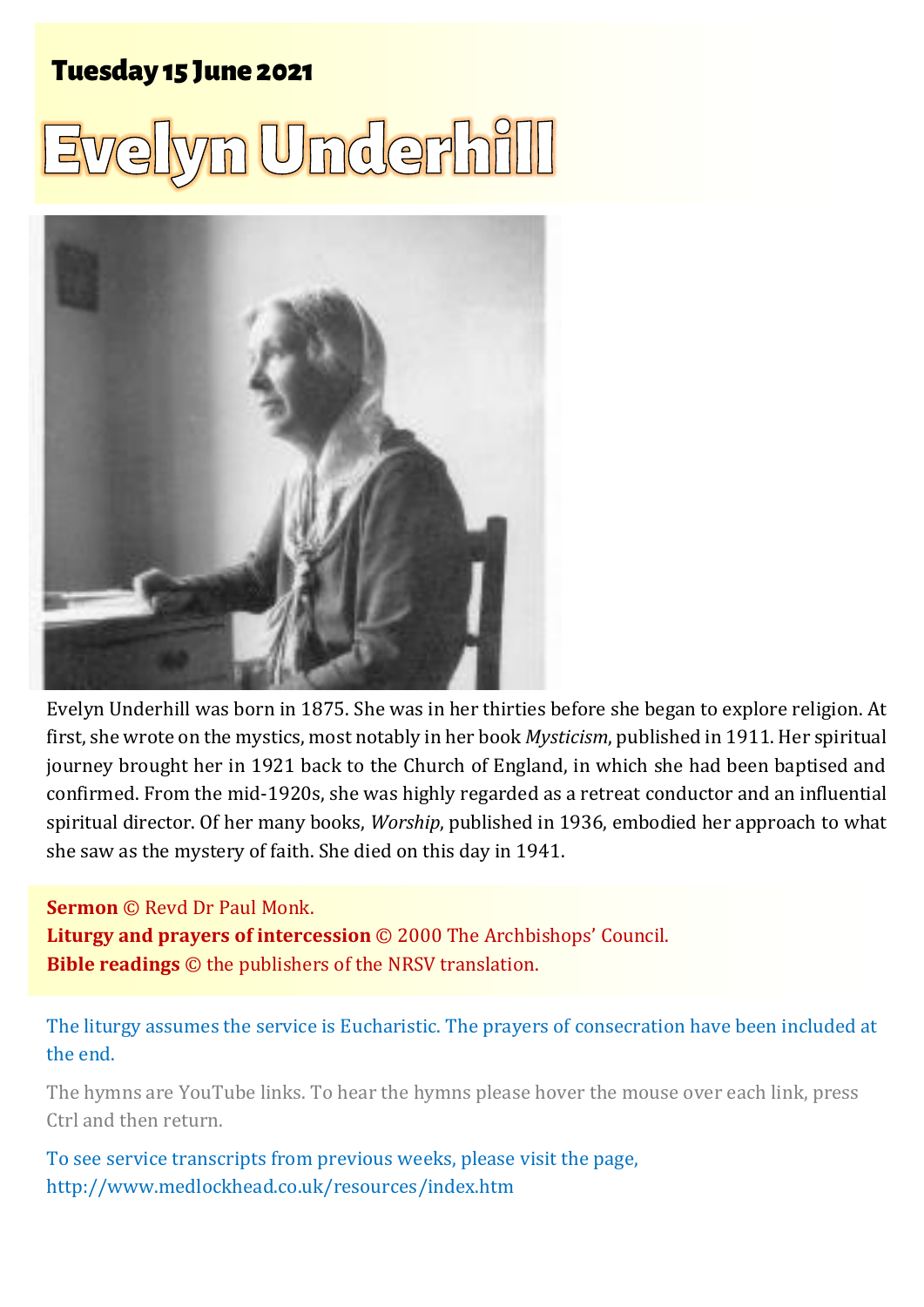# **Introduction and welcome**

| <b>HYMN 1 Amazing love</b> | (please click on this link to hear the hymn) |  |
|----------------------------|----------------------------------------------|--|
|----------------------------|----------------------------------------------|--|

# **The Welcome**

In the name of the Father, and of the Son, and of the Holy Spirit

All **Amen.**

The Lord be with you

All **And also with you.**

# **The Preparation**

All **Almighty God,**

**to whom all hearts are open, all desires known, and from whom no secrets are hidden: cleanse the thoughts of our hearts by the inspiration of your Holy Spirit, that we may perfectly love you, and worthily magnify your holy name; through Christ our Lord. Amen.**

Our Lord Jesus Christ said:

The first commandment is this: 'Hear, O Israel, the Lord our God is the only Lord. You shall love the Lord your God with all your heart, with all your soul, with all your mind, and with all your strength.'

And the second is this: 'Love your neighbour as yourself.' There is no other commandment greater than these. On these two commandments hang all the law and the prophets. All **Amen. Lord, have mercy.**

Christ calls us to share the heavenly banquet of his love with all the saints in earth and heaven. Therefore, knowing our unworthiness and sin, let us confess our sins in penitence and faith, firmly resolved to keep God's commandments and to live in love and peace with all.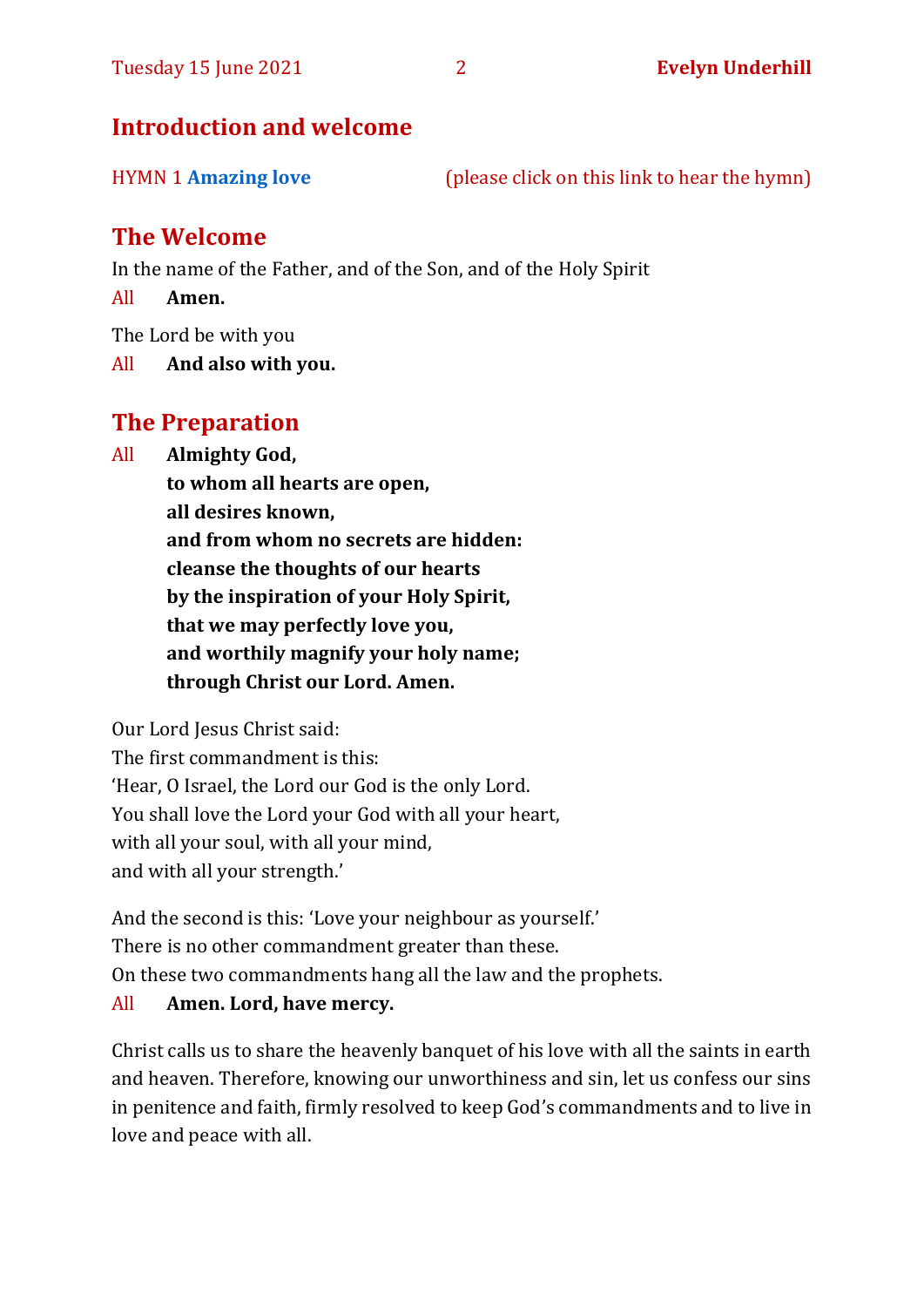All **Almighty God, our heavenly Father, we have sinned against you and against our neighbour in thought and word and deed, through negligence, through weakness, through our own deliberate fault. We are truly sorry and repent of all our sins. For the sake of your Son Jesus Christ, who died for us, forgive us all that is past and grant that we may serve you in newness of life to the glory of your name. Amen.**

Almighty God,

who forgives all who truly repent, have mercy upon you, pardon and deliver you from all your sins, confirm and strengthen you in all goodness, and keep you in life eternal; through Jesus Christ our Lord. All **Amen.**

# **The Gloria**

This Gloria is sung to the tune of 'Cwm Rhondda'. Click **[here](https://www.youtube.com/watch?v=l71MLQ22dIk)** for the tune.

All **Glory be to God in Heaven, Songs of joy and peace we bring, Thankful hearts and voices raising, To creation's Lord we sing. Lord we thank you, Lord we praise you, Glory be to God our King: Glory be to God our King. Lamb of God, who on our shoulders, Bore the load of this world's sin; Only Son of God the Father, You have brought us peace within. Lord, have mercy, Christ have mercy,**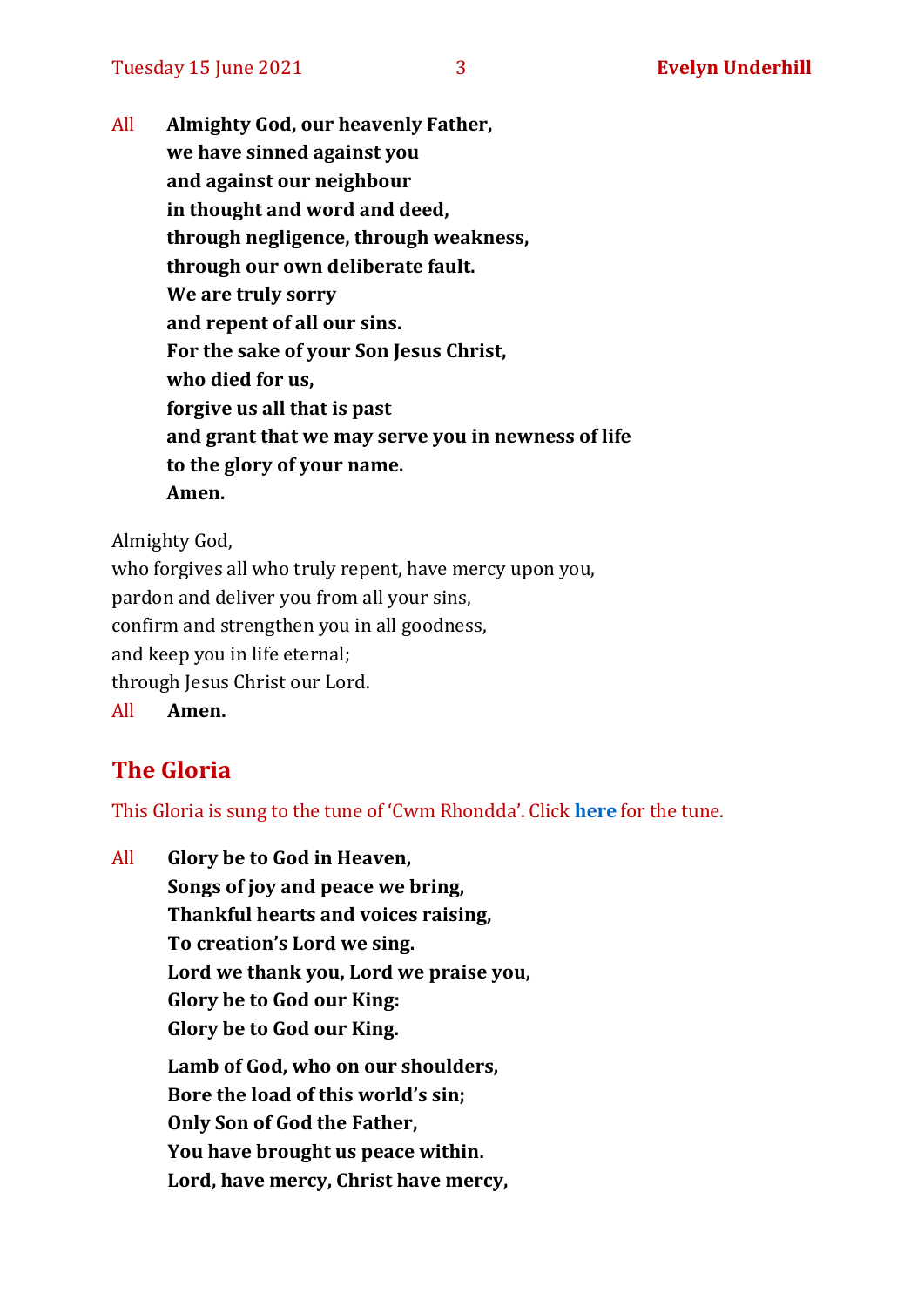**Now your glorious reign begin: Now your glorious reign begin.**

**You O Son of God are Holy, You we praise with one accord. None in heav'n or earth is like you, Only you are Christ the Lord. With the Father and the Spirit, Ever worshipped and adored: Ever worshipped and adored.**

# **The Collect for Evelyn Underhill**

Almighty God, who enlightened your Church by the teaching of your servant Evelyn Underhill: enrich it evermore with your heavenly grace and raise up faithful witnesses who, by their life and teaching, may proclaim the truth of your salvation; through Jesus Christ your Son our Lord, who is alive and reigns with you, in the unity of the Holy Spirit, one God, now and for ever.

#### All **Amen.**

# **First reading**

A reading from the book of Psalms

1 Alleluia.

Praise the Lord, O my soul: while I live will I praise the Lord;  $\blacklozenge$ as long as I have any being, I will sing praises to my God.

- 2 Put not your trust in princes, nor in any human power, ♦ for there is no help in them.
- 3 When their breath goes forth, they return to the earth;  $\blacklozenge$ on that day all their thoughts perish.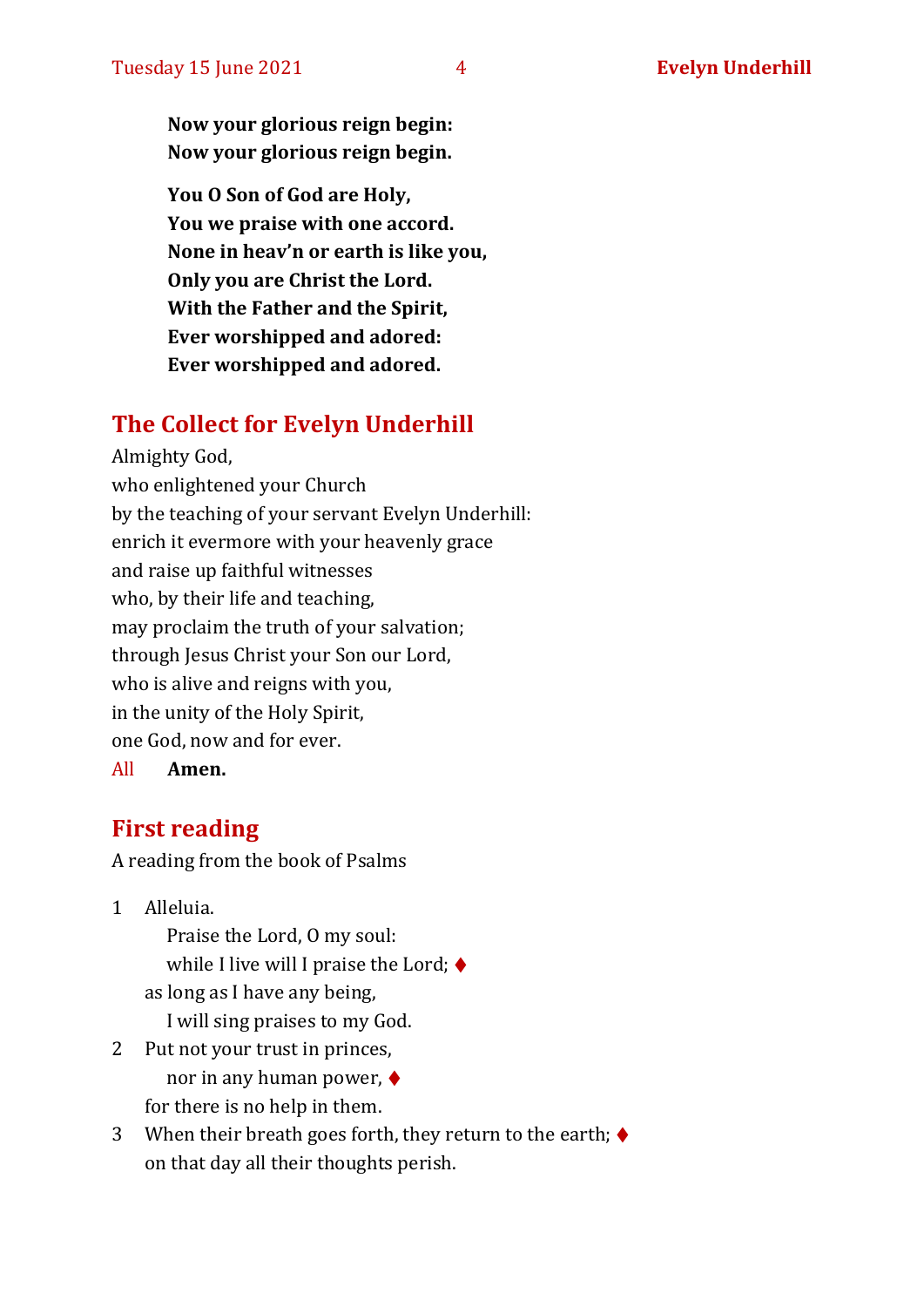- 4 Happy are those who have the God of Jacob for their help, ♦ whose hope is in the Lord their God;
- 5 Who made heaven and earth, the sea and all that is in them;  $\blacklozenge$ who keeps his promise for ever;
- 6 Who gives justice to those that suffer wrong  $\blacklozenge$ and bread to those who hunger.
- 7 The Lord looses those that are bound:  $\triangle$ the Lord opens the eyes of the blind;
- 8 The Lord lifts up those who are bowed down;  $\blacklozenge$ the Lord loves the righteous;
- 9 The Lord watches over the stranger in the land; he upholds the orphan and widow;  $\triangleleft$ but the way of the wicked he turns upside down.
- 10 The Lord shall reign for ever,  $\triangleleft$ your God, O Zion, throughout all generations. Alleluia. *Psalm 146*

This is the Word of the Lord

All **Thanks be to God.**

# **Second reading**

A reading from the Second Letter of St Paul to the Corinthians

Now, brothers and sisters, we want you to know about the grace that God has given the Macedonian churches. In the midst of a very severe trial, their overflowing joy and their extreme poverty welled up in rich generosity. For I testify that they gave as much as they were able, and even beyond their ability. Entirely on their own, they urgently pleaded with us for the privilege of sharing in this service to the Lord's people. And they exceeded our expectations: They gave themselves first of all to the Lord, and then by the will of God also to us. So we urged Titus, just as he had earlier made a beginning, to bring also to completion this act of grace on your part. But since you excel in everything—in faith, in speech, in knowledge, in complete earnestness and in the love we have kindled in you—see that you also excel in this grace of giving.

I am not commanding you, but I want to test the sincerity of your love by comparing it with the earnestness of others. For you know the grace of our Lord Jesus Christ, that though he was rich, yet for your sake he became poor, so that you through his poverty might become rich. *2 Corinthians 8:1–9*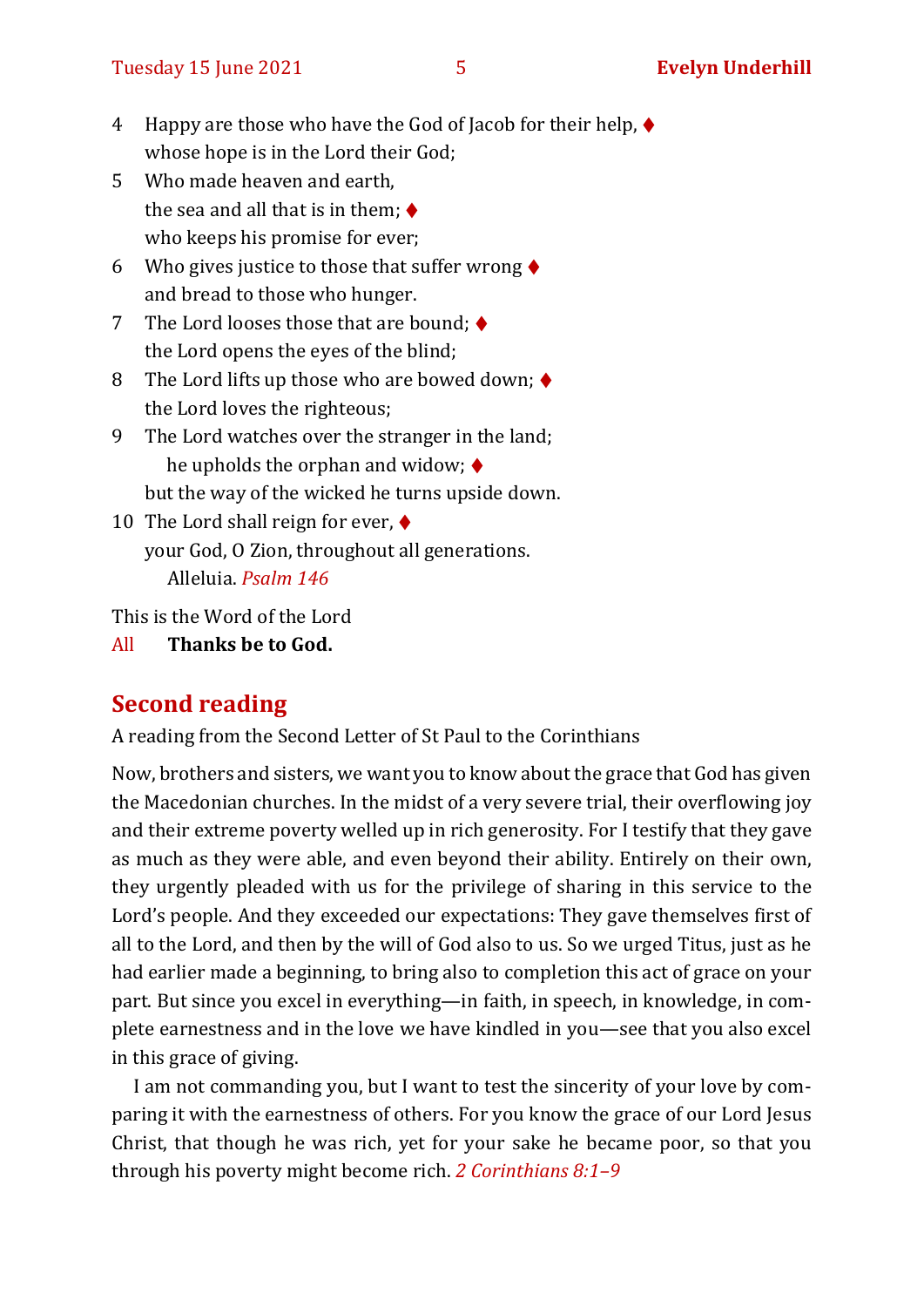This is the Word of the Lord

All **Thanks be to God.**

HYMN 2 **[Amazing grace](https://www.youtube.com/watch?v=CDdvReNKKuk)** (click on this link to hear the hymn)

# **Gospel reading**

Hear the Gospel of our Lord Jesus Christ according to Matthew All **Glory to you O Lord.**

Jesus said, 'You have heard that it was said, "Love your neighbour and hate your enemy." But I tell you, love your enemies and pray for those who persecute you, that you may be children of your Father in heaven. He causes his sun to rise on the evil and the good, and sends rain on the righteous and the unrighteous. If you love those who love you, what reward will you get? Are not even the tax collectors doing that? And if you greet only your own people, what are you doing more than others? Do not even pagans do that? Be perfect, therefore, as your heavenly Father is perfect.' *Matthew 5:43–end*

This is the Gospel of the Lord

All **Praise to you O Christ.** 

### **Sermon**

Jesus' teaching that we must be perfect is scary. He is asking us to go beyond everyday demands of faith and move into the impossible. If we must be perfect in order to be saved then how is salvation ever possible? The monk Thomas Merton had this to say on the matter:

'Salvation' is, when seen intuitively, a very simple thing. But when we analyse it, it turns into a complex tangle of paradoxes. We become ourselves by dying to ourselves. We gain only what we give up, and if we give up everything we gain everything. We cannot find ourselves within ourselves, but only in others; yet at the same time, before we can go out to others we must first find ourselves. We must forget ourselves in order to become truly conscious of who we are. The best way to love ourselves is to love others; yet we cannot love others unless we love ourselves, since it is written, 'Thou shalt love thy neighbour as thyself.' But if we love ourselves in the wrong way, we become incapable of loving anybody else. And indeed when we love ourselves wrongly, we hate ourselves; if we hate ourselves we cannot help hating others. Yet there is a sense in which we must hate others and leave them in order to find God. Jesus said, 'If anyone come to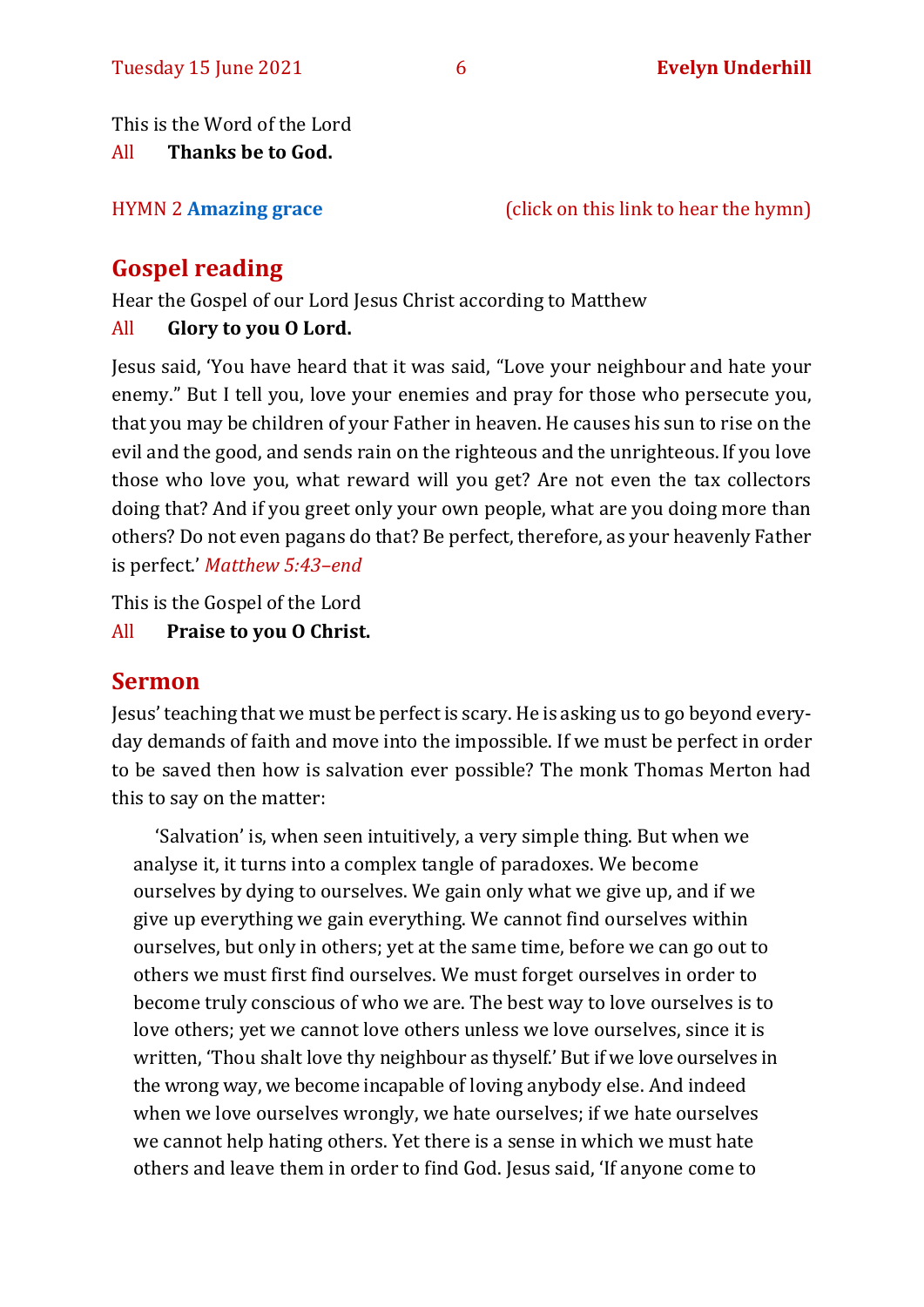me and hate not his father and his mother ... yea, and his own life also, he cannot be my disciple.' As for this 'finding' of God, we cannot even look for Him unless we have already found Him, and we cannot find Him unless He has first found us. We cannot begin to seek Him without a special gift of His grace; yet if we wait for grace to move us before beginning to seek Him, we will probably never begin.

The only effective answer to the problem must therefore reach out to embrace both extremes of a contradiction at the same time. Hence that answer must be supernatural.

Merton is seeking here to alert us to the way Christianity is more than a religion.

The word 'religion' implies a set of rules—'do this but do not do that'. Most of the religions in the world boil down into this kind of mindset. Societies and groups move and adapt, so the spiritual giants within each religion codified these original rules, compiling lists and whole books that explain the rules and how to use them. We then acquire books that explain the guidelines that set out to help us keep the rules. That's why no one can keep all the rules all the time let alone remember them all! We need a different approach … we need an answer that involves God.

The secret of Christianity is the way it follows Christ. (The clue is in the name.) 'Christ' comes from the Greek word *Christos* meaning anointed, filled. Jesus was uniquely filled with God. Indeed, he *was* God. And a Christian is a person who is anointed with of God and seeks to be filled with the same Holy Spirit who made the Jesus was the Christ. This Spirit informs our spirituality and also empowers it.

The Holy Spirit always directs a Christian to God. That's why the Spirit adapts and changes us—like tuning a radio or focussing a camera. That adaptation requires a change in the heart of the person wanting to serve God. It requires us to repent.

The Spirit does not change us aimlessly but with a purpose. The Spirit works to an in-built plan, much like an engineer's blueprint. It seeks to make us like Jesus. But how can we tell if we *are* becoming like him? We tell the quality of a cup of tea by looking at its colour: we see a more intense colour when the cup contains more tea. The hot water acquires the colour of the tea. In the same way, a soul immersed in the Holy Spirit acquires the characteristics of the Spirit. God Himself *is* love so when Jesus tells us what to expect, he automatically chose to talk in terms of love. We will love differently and better. But think also about the lists of fruits and gifts of the Spirit in St Paul. And that's why Paul could say, 'We have the mind of Christ' (1 Corinthians 2:16).

As we read and re-read today's passages from Scripture, we understand them better when interpreted through the lens of Spirit-inspired love. And we will seek to love in this Christlike way if we're serious about seeking God and His perfection.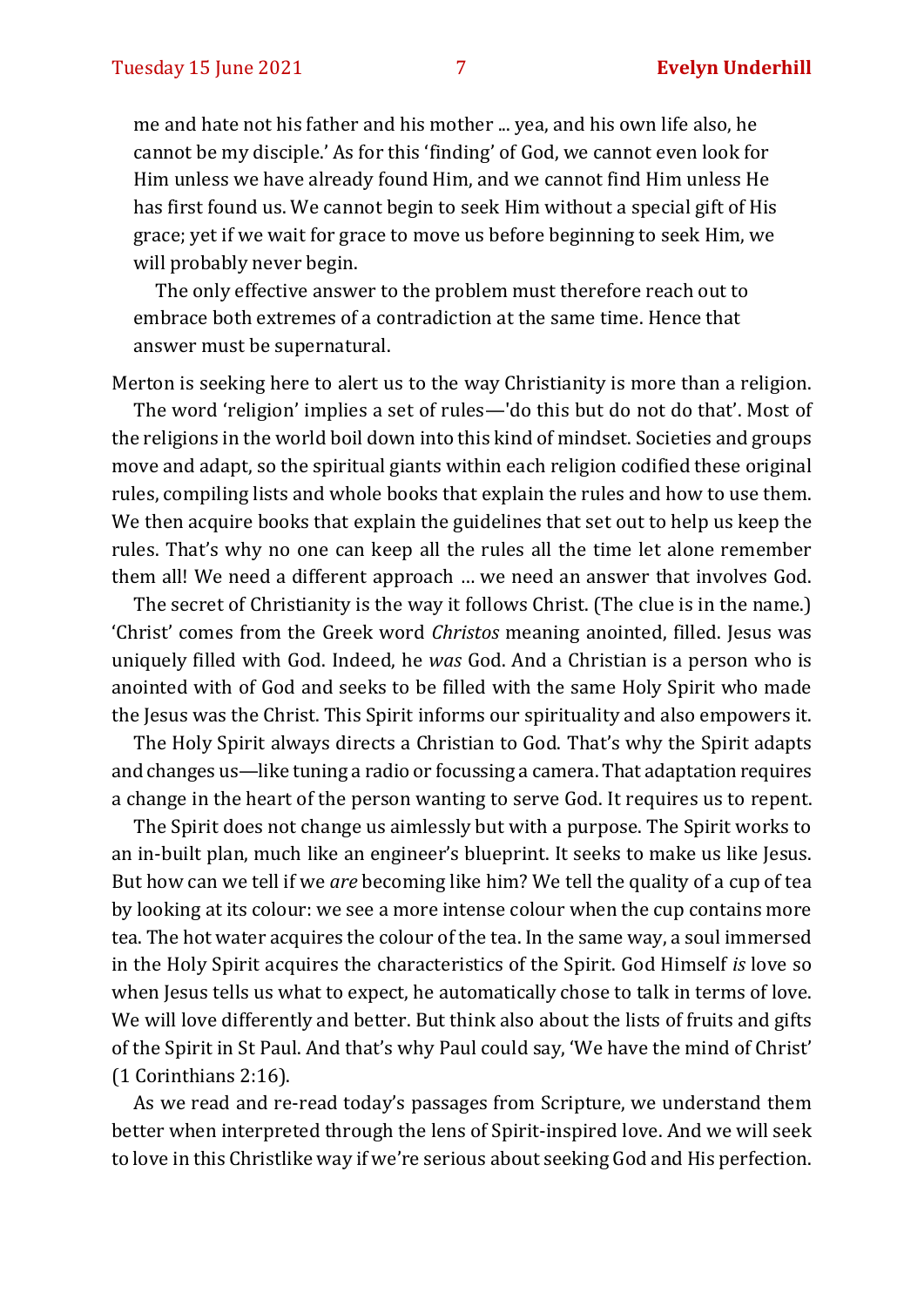# **The Creed**

Do you believe and trust in God the Father, the source of all being and life, the one for whom we exist?

All **We believe and trust in him.**

Do you believe and trust in God the Son, who took our human nature, died for us and rose again?

#### All **We believe and trust in him.**

Do you believe and trust in God the Holy Spirit, who gives life to the people of God and makes Christ known in the world?

All **We believe and trust in him.**

This is the faith of the Church.

All **This is our faith. We believe and trust in one God, Father, Son and Holy Spirit. Amen.**

# **Prayers of intercession**

We pray to Jesus who is present with us to eternity. Jesus, Lord of life,

All **in your mercy, hear us.**

Jesus, light of the world, bring the light and peace of your gospel to the nations … Jesus, Lord of life,

#### All **in your mercy, hear us.**

Jesus, bread of life, give food to the hungry … and nourish us all with your word. Jesus, Lord of life,

#### All **in your mercy, hear us.**

Jesus, our way, our truth, our life, be with us and all who follow you in the way …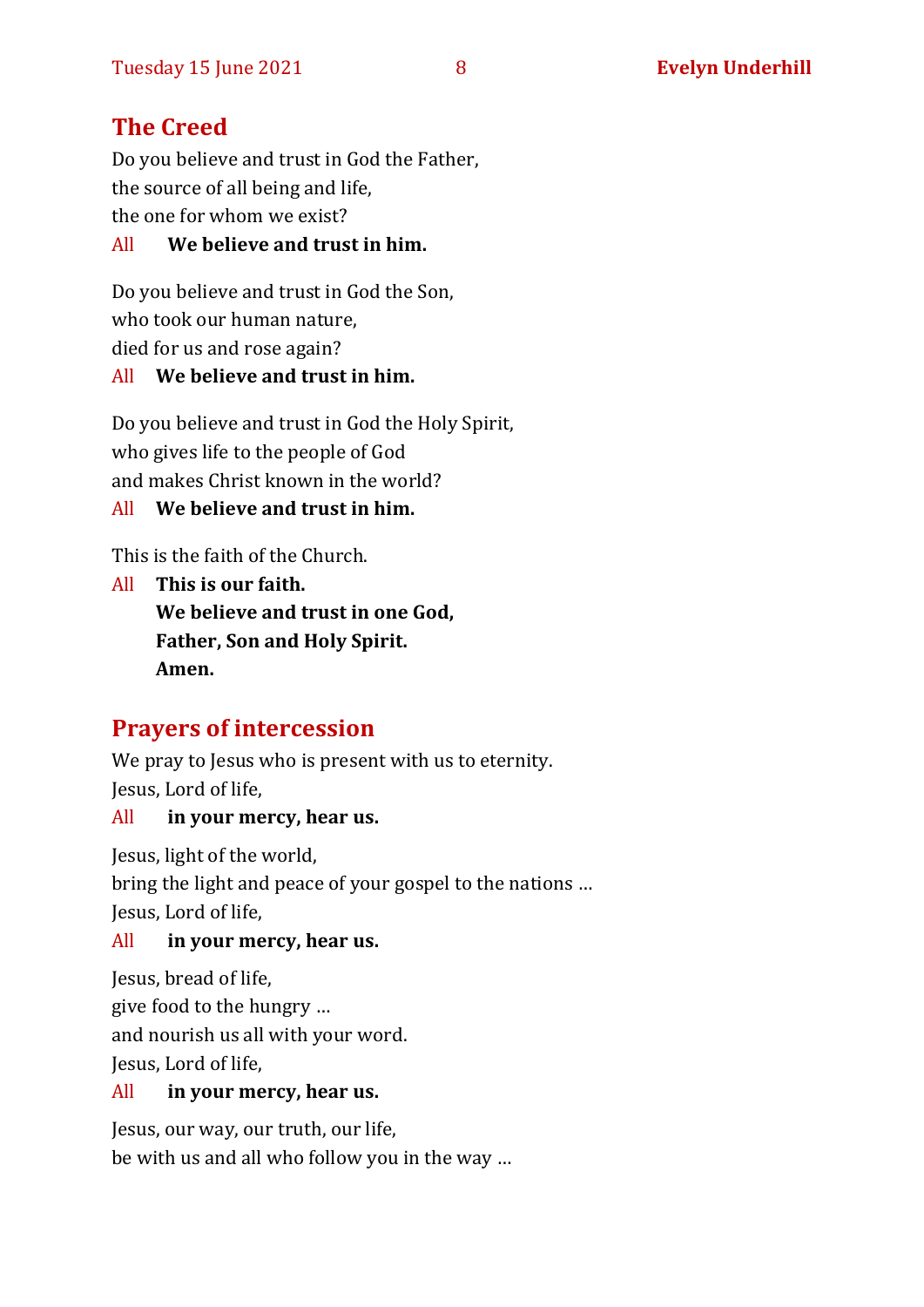Deepen our appreciation of your truth and fill us with your life. Jesus, Lord of life,

#### All **in your mercy, hear us.**

Jesus, Good Shepherd who gave your life for the sheep,

recover the straggler,

bind up the injured,

strengthen the sick

and lead the healthy and strong to new pastures.

Jesus, Lord of life,

#### All **in your mercy, hear us.**

Jesus, the resurrection and the life, we give you thanks for all who have lived and believed in you … Raise us with them to eternal life. Jesus, Lord of life, All **in your mercy, hear us.**

Merciful Father,

All **accept these prayers for the sake of your Son, our Saviour Jesus Christ. Amen.**

# **The peace**

Let the word of Christ dwell in you richly; teach and admonish one another in all wisdom, and may the peace of the Lord be always with you

The peace of the Lord be always with you,

All **And also with you.**

HYMN 3 **[And can it be](https://www.youtube.com/watch?v=uzDes9IVdzg)** (please click on this link to hear the hymn)

The liturgy of the Communion Service appears below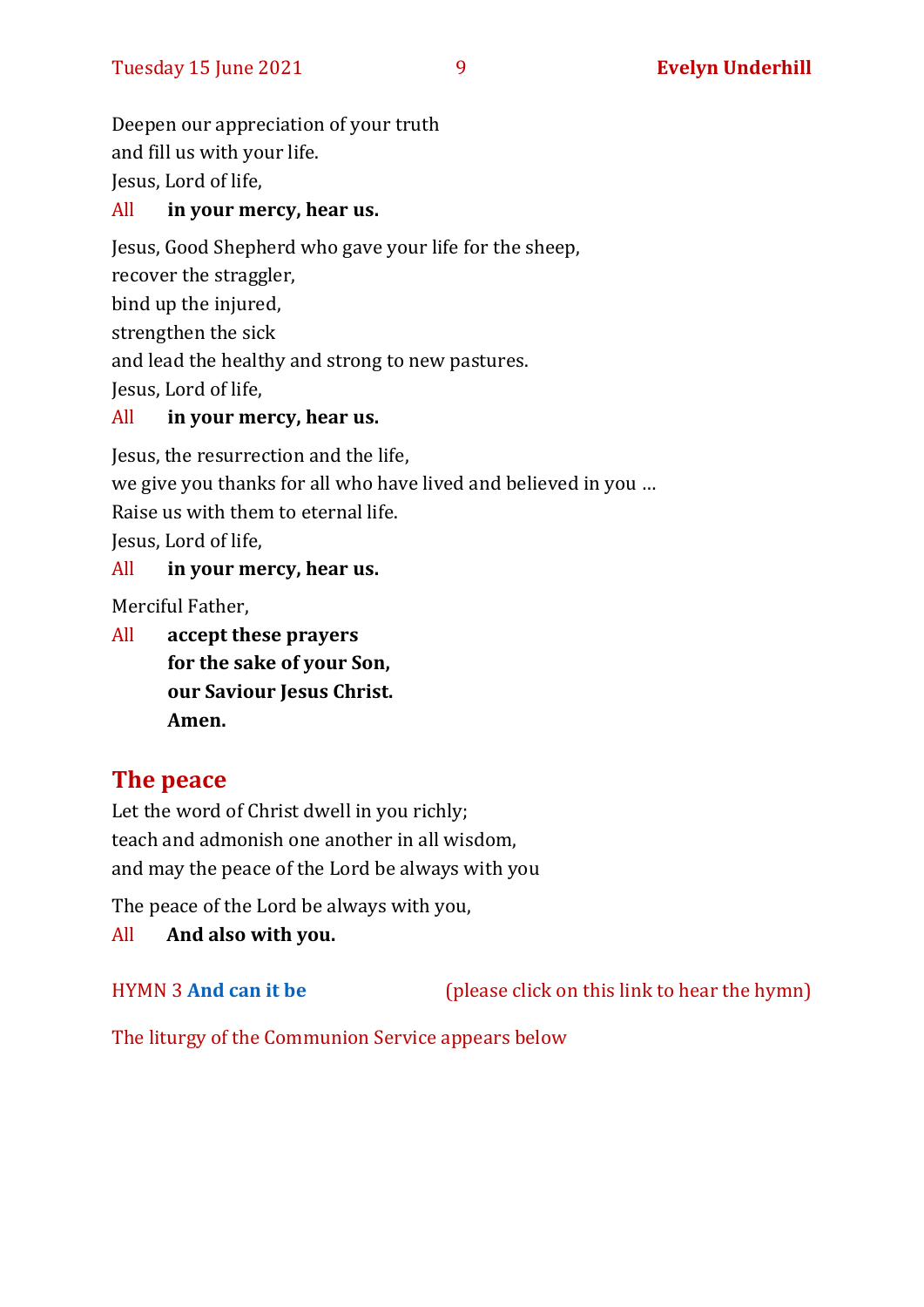# The Dismissal

God grant you grace to be good servants of Christ Jesus, nourished on the words of the faith and on the sound teaching that you have followed; and the blessing of God the Almighty: Father, Son, and Holy Spirit, be with you now and remain with you always. All **Amen.**

HYMN 4 **[At the name of Jesus](https://www.youtube.com/watch?v=Mz6xfmRC8KA)** (please click on this link to hear the hymn)

Go in peace to love and serve the Lord.

All **In the name of Christ. Amen.**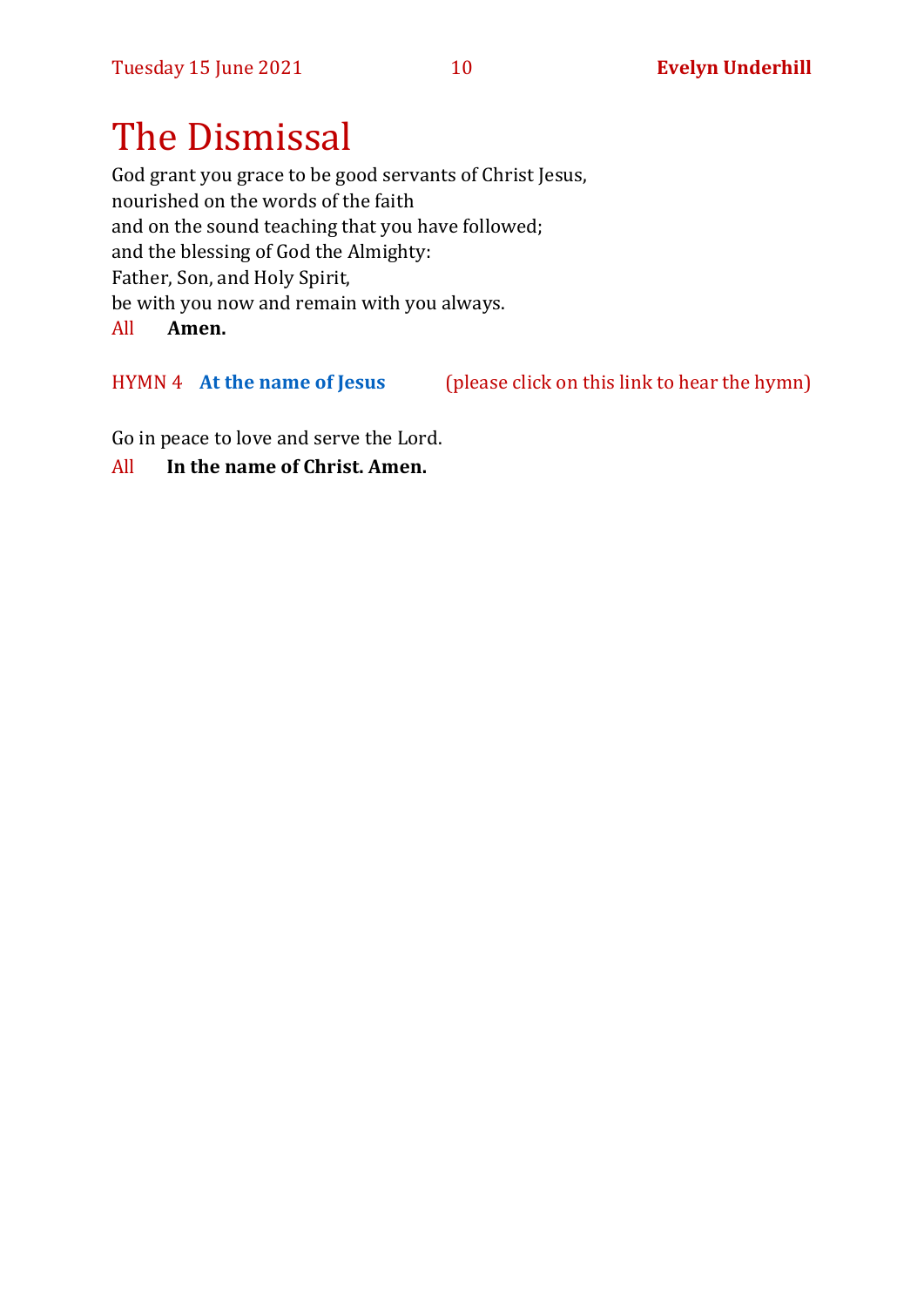# The Liturgy of the Sacrament

# Eucharistic Prayer (prayer E)

The Lord be with you

### All **and also with you.**

Lift up your hearts.

### All **We lift them to the Lord.**

Let us give thanks to the Lord our God.

### All **It is right to give thanks and praise.**

It is truly right and good, our duty and our salvation, always and everywhere to give you thanks, Lord, holy Father, almighty and eternal God, through Jesus Christ our Lord. For he has named his Church the salt of the earth and light of the world; a city set on a hill which cannot be hidden. Within this faithful company your servant Evelyn Underhill became a learned teacher through the gifts of the Holy Spirit of Christ, that all might welcome their teaching as your gift, a beacon on the path of holiness that leads to eternal life. As now we celebrate their memory we join with angels and archangels and all who have served you on earth and worship you now in heaven to raise our voices and proclaim your glory for ever praising you and saying:

# All **Holy, holy, holy Lord, God of power and might, heaven and earth are full of your glory. Hosanna in the highest. Blessed is he who comes in the name of the Lord. Hosanna in the highest.**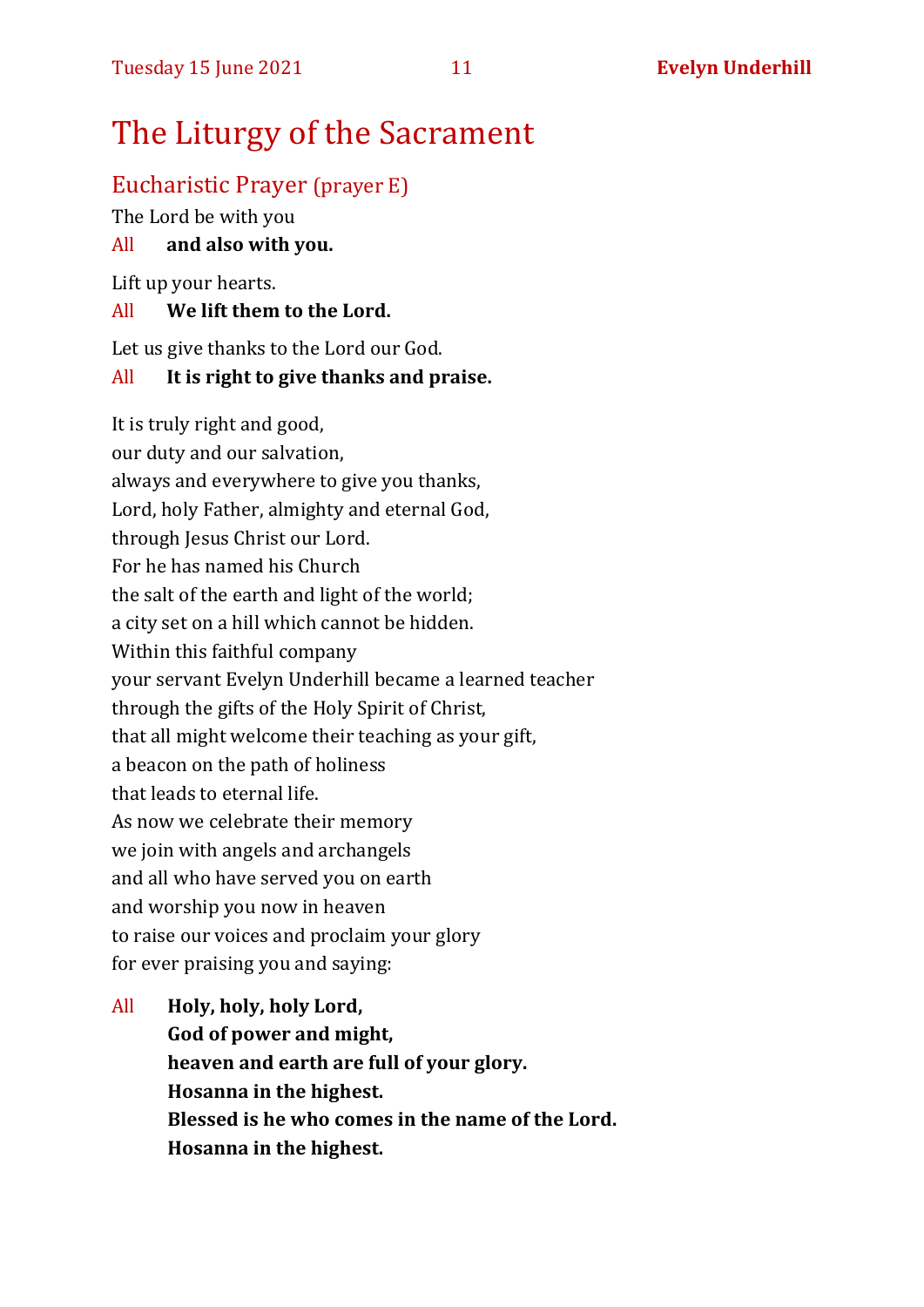We praise and bless you, loving Father, through Jesus Christ, our Lord; and as we obey his command, send your Holy Spirit, that broken bread and wine outpoured may be for us the body and blood of your dear Son.

On the night before he died he had supper with his friends and, taking bread, he praised you. He broke the bread, gave it to them and said: Take, eat; this is my body which is given for you; do this in remembrance of me.

When supper was ended he took the cup of wine. Again he praised you, gave it to them and said: Drink this, all of you; this is my blood of the new covenant, which is shed for you and for many for the forgiveness of sins. Do this, as often as you drink it, in remembrance of me.

So, Father, we remember all that Jesus did, in him we plead with confidence his sacrifice made once for all upon the cross.

Bringing before you the bread of life and cup of salvation, we proclaim his death and resurrection until he comes in glory.

Great is the mystery of faith:

All **Christ has died. Christ is risen. Christ will come again.**

Lord of all life, help us to work together for that day when your kingdom comes and justice and mercy will be seen in all the earth.

Look with favour on your people, gather us in your loving arms and bring us with Evelyn Underhill and all the saints to feast at your table in heaven.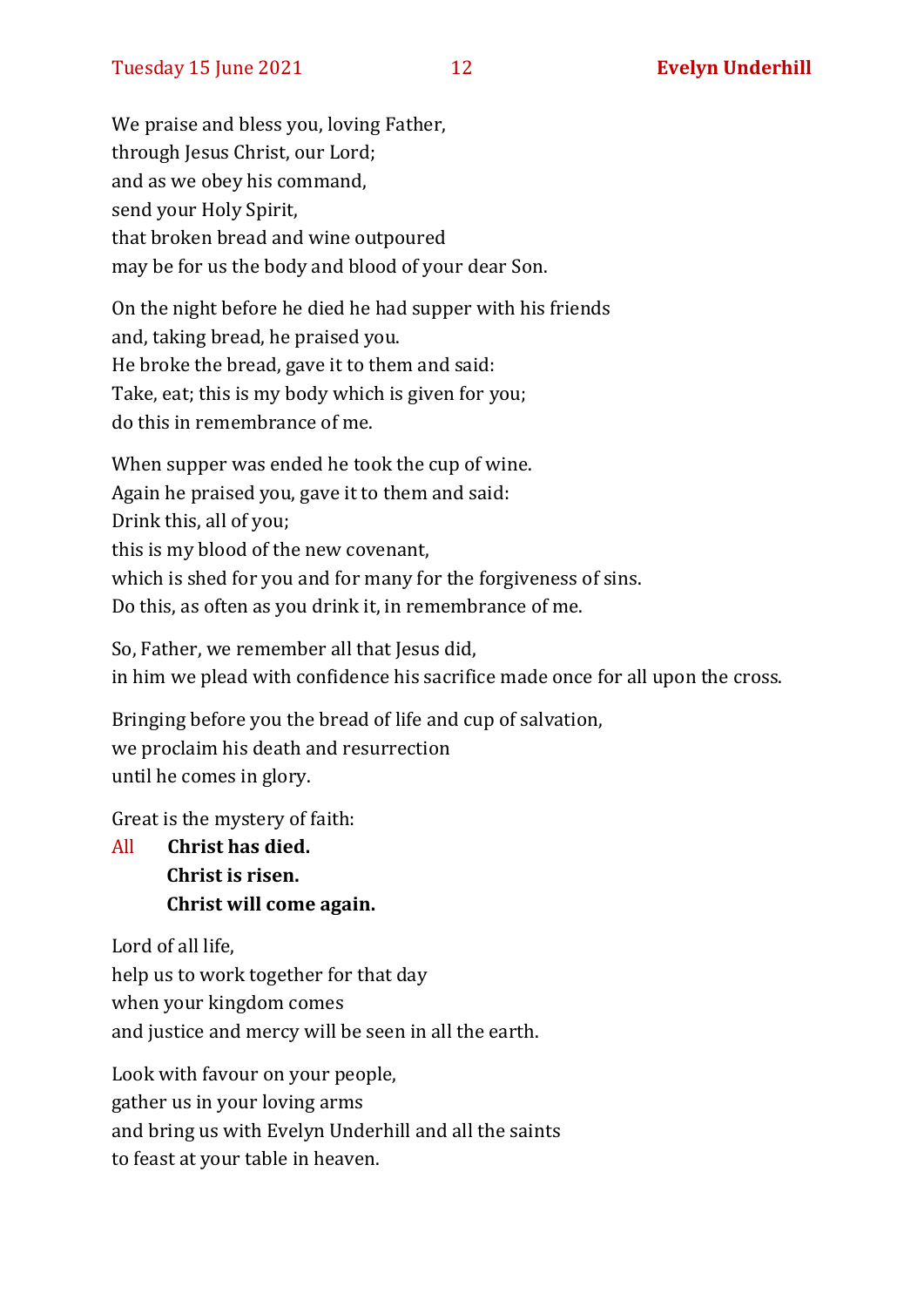Through Christ, and with Christ, and in Christ, in the unity of the Holy Spirit, all honour and glory are yours, O loving Father, for ever and ever.

All **Amen.**

# The Lord's Prayer

As our Saviour taught us, so we pray

All **Our Father in heaven, hallowed be your name, your kingdom come, your will be done, on earth as in heaven. Give us today our daily bread. Forgive us our sins as we forgive those who sin against us. Lead us not into temptation but deliver us from evil. For the kingdom, the power, and the glory are yours now and for ever.** 

**Amen.**

# Breaking of the Bread

We break this bread to share in the body of Christ.

All **Though we are many, we are one body, because we all share in one bread.**

All **Lamb of God,**

**you take away the sin of the world, have mercy on us.**

**Lamb of God, you take away the sin of the world, have mercy on us.**

**Lamb of God, you take away the sin of the world, grant us peace.**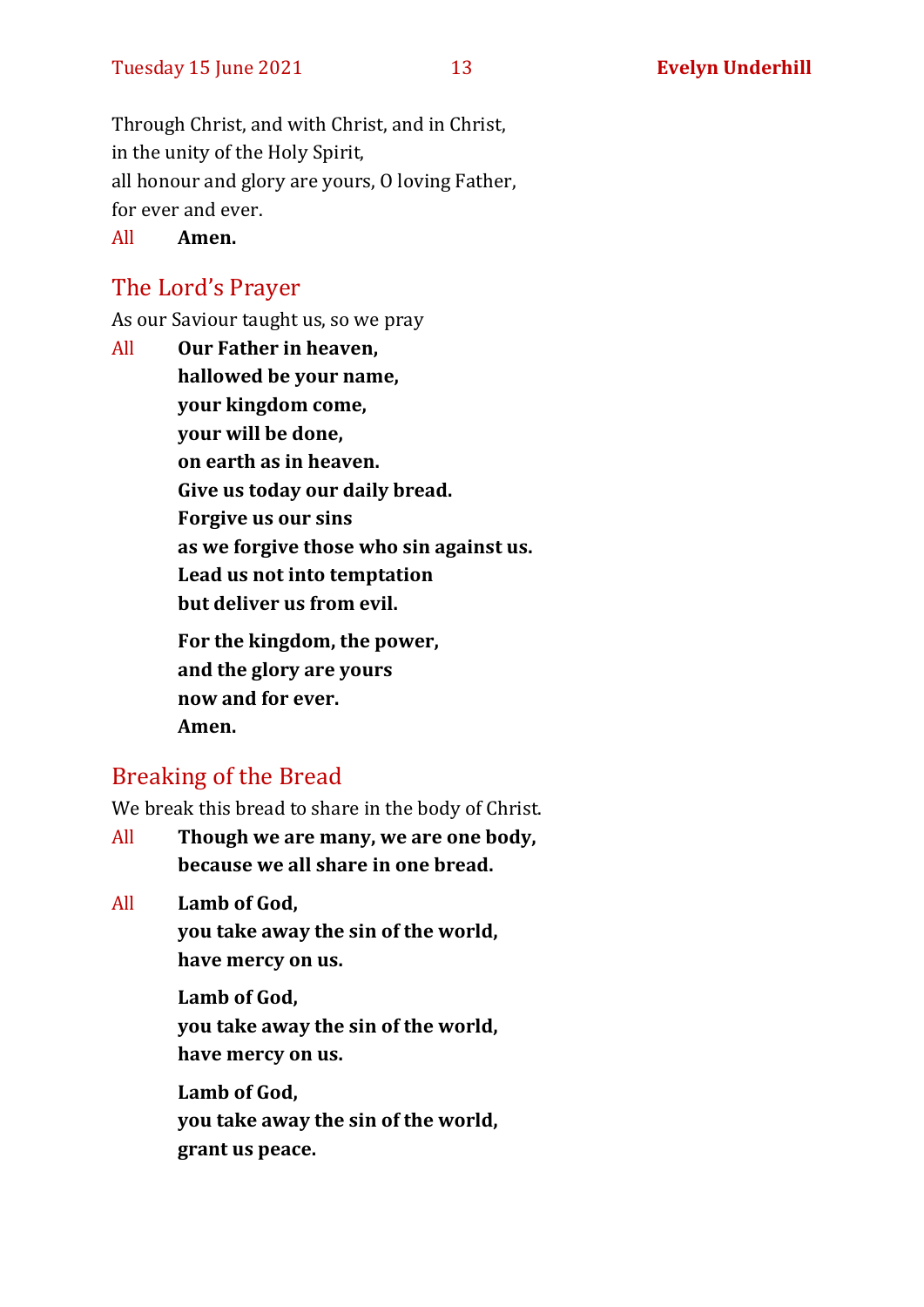Draw near with faith. Receive the body of our Lord Jesus Christ which he gave for you, and his blood which he shed for you. Eat and drink in remembrance that he died for you, and feed on him in your hearts by faith with thanksgiving.

All **We do not presume to come to this your table, merciful Lord, trusting in our own righteousness, but in your manifold and great mercies. We are not worthy so much as to gather up the crumbs under your table. But you are the same Lord whose nature is always to have mercy. Grant us therefore, gracious Lord, so to eat the flesh of your dear Son Jesus Christ and to drink his blood, that our sinful bodies may be made clean by his body and our souls washed through his most precious blood, and that we may evermore dwell in him, and he in us. Amen.**

#### Communion is distributed.

### **Prayer after Communion**

God of truth, whose Wisdom set her table and invited us to eat the bread and drink the wine of the kingdom: help us to lay aside all foolishness and to live and walk in the way of insight, that we may come with Evelyn Underhill to the eternal feast of heaven; through Jesus Christ our Lord.

All **Amen**